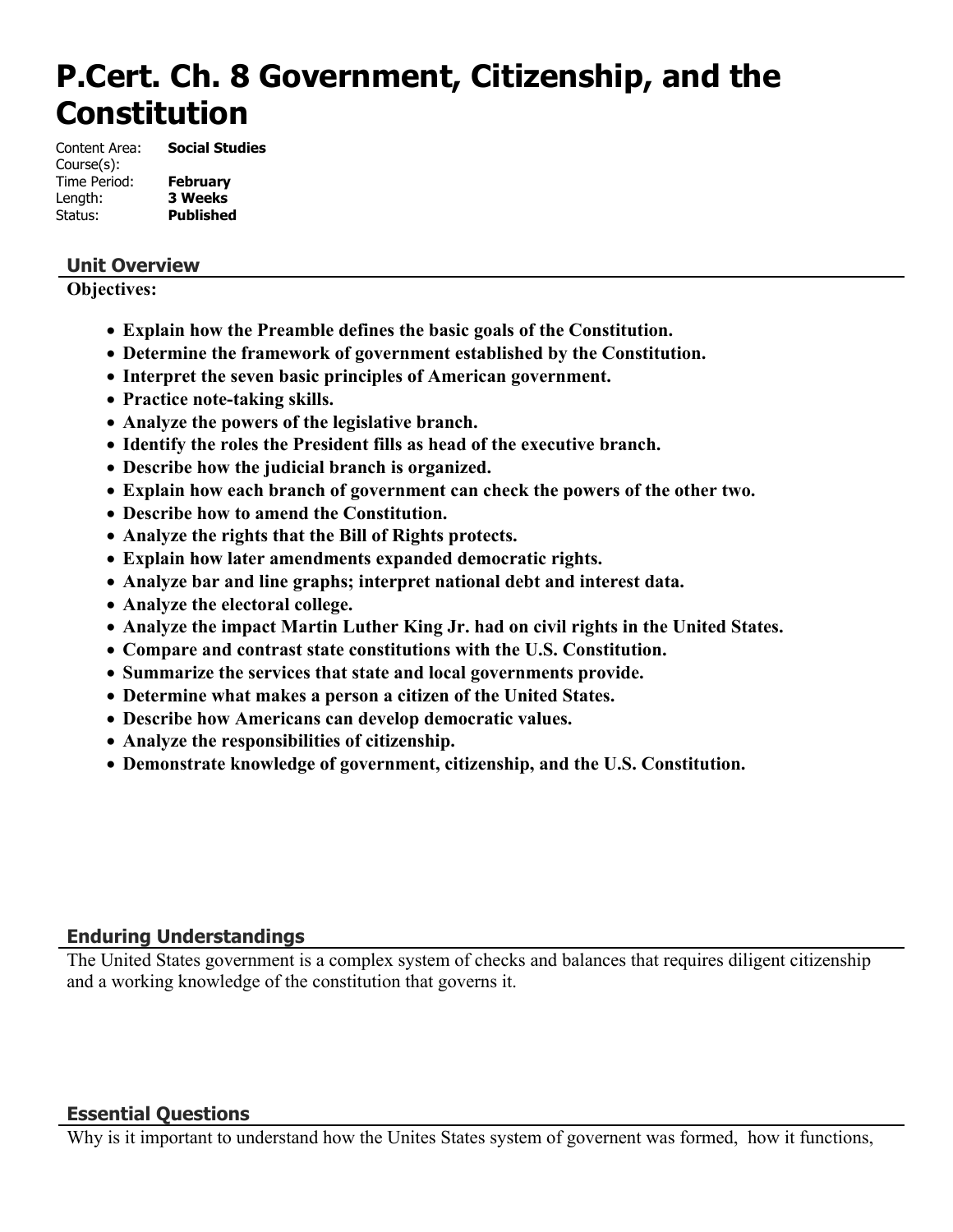# **Instructional Strategies & Learning Activities** *Day 1*

# **Procedure:**

- 1. Collect DBQ Final Draft.
- 2. Analyze political cartoon on p. 221 of text and respond to questions.
- 3. Read 8.1 and complete Guided Reading and Review.

**Homework:** Finish 8.1 GRR

# *Day 2*

#### **Procedure:**

- 1. Analyze the federal system separation powers and checks and balances.
- 2. Begin silently reading 8.2 and take Cornell Notes.

**Homework:** Read 8.2 up to Executive Branch and take Cornell Notes

# *Day 3*

# **Procedure:**

- 1. Complete 8.2 Entrance Slip on the Legislative Branch.
- 2. Review 8.2 Cornell Notes up to Executive Branch.

3. Video Clip on Legislative Branch (history.com) or senate.gov. History Alive! Constitutional Exam Game and/or Constitution Power Grab Game: Legislative Branch. Complete Internet Project: Write to Congress members. See details in addendum.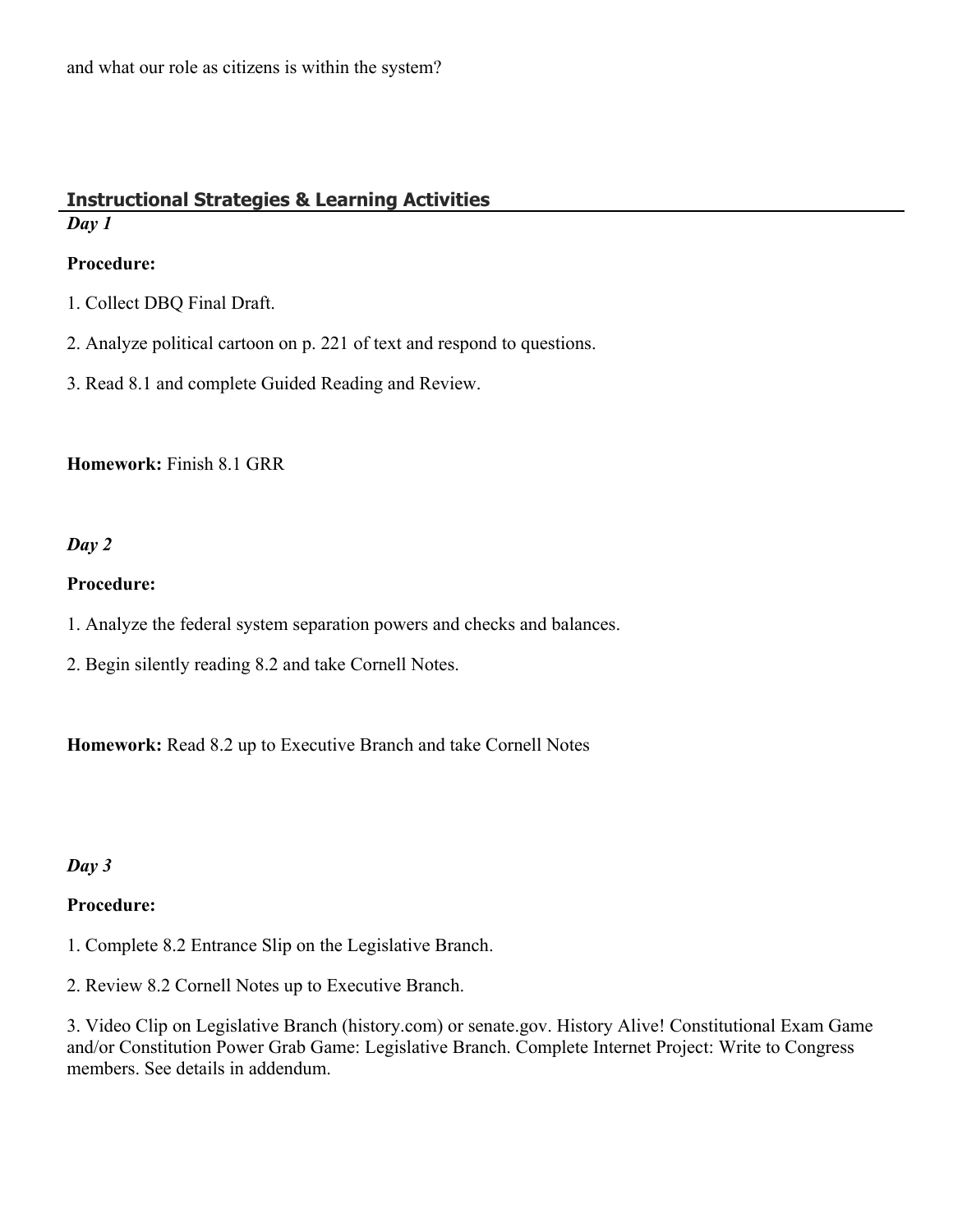**Homework:** Complete Executive Branch Section of 8.2 Cornell Notes; select issue of importance

# *Day 4*

# **Procedure:**

- 1. Complete 8.2 Entrance Slip on the Executive and Legislative Branches.
- 2. Review the Executive Branch Cornell Notes

3. Video Clip on Executive Branch (history.com) or whitehouse.gov. Constitution Power Grab Game: Executive Branch

**Homework:** Complete Judicial Branch Section of 8.2 Cornell Notes

# *Day 5*

# **Procedure:**

- 1. Complete 8.2 Entrance Slip on the all three branches.
- 2. Review the Judicial Branch Cornell Notes
- 3. Video Clip on Judicial Branch (history.com) or supremecourt.gov. Constitution Power Grab Game: Judicial Branch

**Homework:** Review 8.2 Cornell Notes

#### *Day 6*

# **Procedure:**

1. View Federal Officeholders and Federal Court System diagrams.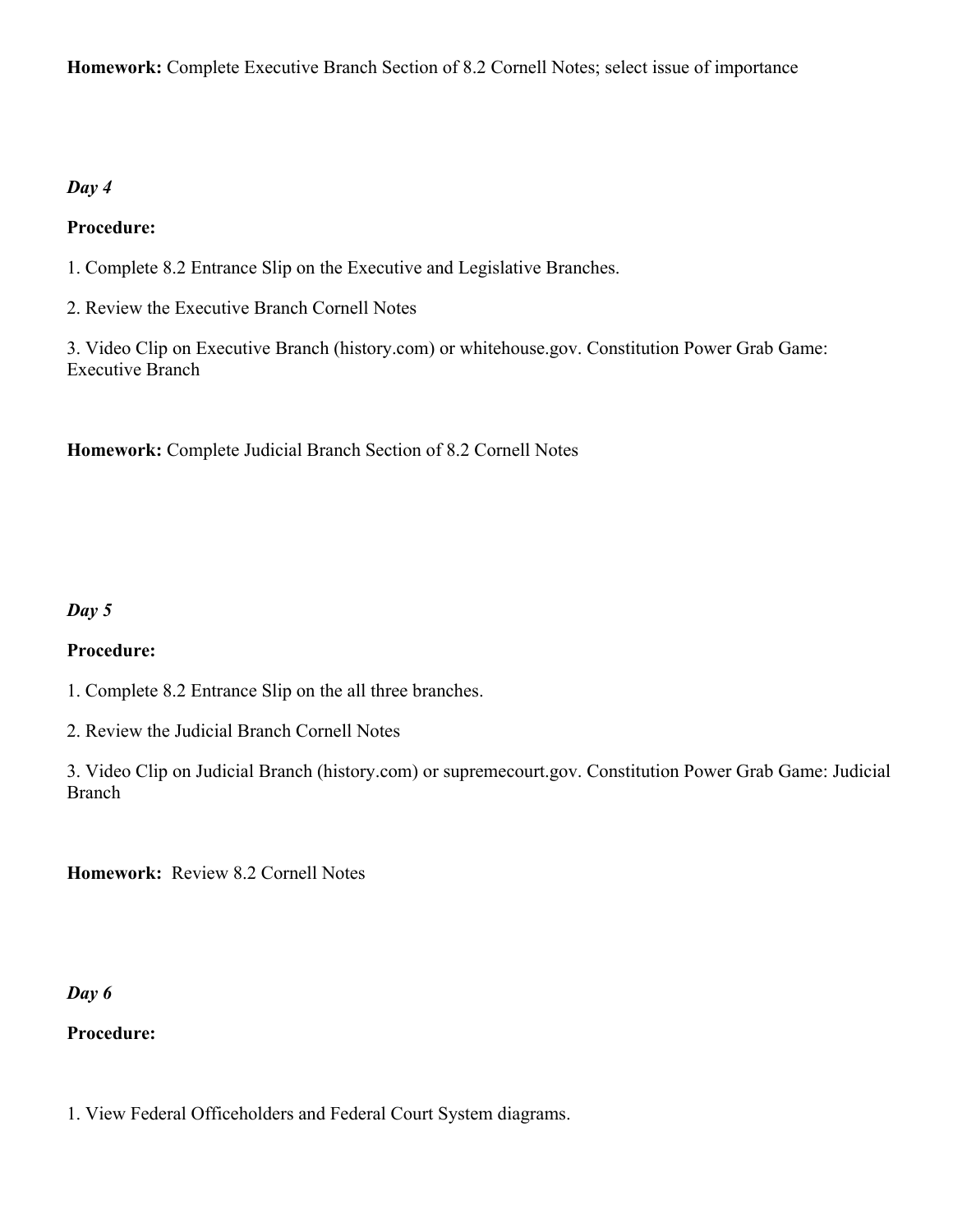- 2. Fill in the Three Branches of Government Graphic Organizer using 8.2 Cornell Notes
- 3. Review Three Branches of Government Graphic Organizer.

#### **Homework:** C8 Vocabulary Builder

#### *Day 7*

#### **Procedure:**

1. Discuss checks and balances worksheet and view chart and each branch's powers and checks.

2. In pairs, complete the back of the worksheet and decide which branch has the power and which branch's powers are being checked.

**Homework:** Finish Checks and Balances WS

#### *Day 8-10*

# **Procedure:**

- 1. Review Checks and Balances WS.
- 2. Review Elastic Clause (video)

3. Analyze Who's Next and Presidential Succession. Why is the Presidential succession in this order?

4. Discuss Electoral College by viewing classroom map and display.

5. Complete Electoral College Activity. Give students cards to represent electors. Distribute Graduating from the Electoral College/Candidate Goes to College data and discuss.

6 .View video "Electoral College" on history.com (4 mins.)

**Homework:** Map Mystery Shifting Power in the House and Our Three Branches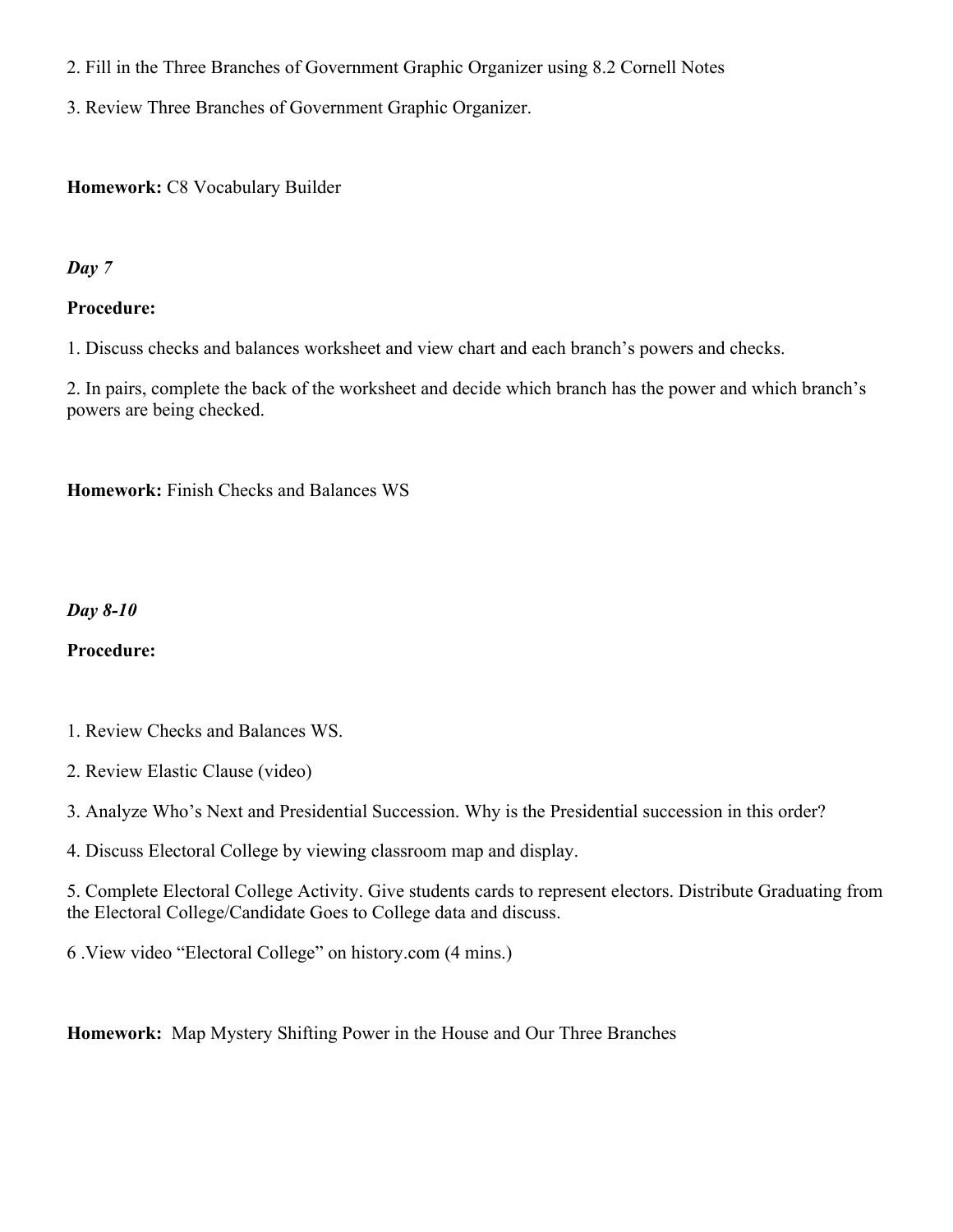# *Day 11-12*

# **Procedure:**

1. Complete Electoral College/Judicial Branch Entrance Slip.

2. Review the homework Map Mystery/Our Three Branches.

3. Analyze bar and line graphs of the Executive Branch and the Federal Budget. Complete Interpreting Bar and Line Graphs Practice the Skill #1-4 p. 258

4. Follow with Practice Your Skills: Interpreting Bar and Line Graphs of the National Debt and Interest Paid on the National Debt. Review answers.

**Homework:** Read 8.3 and write Cornell Notes ; Announce C8 test

#### *Day 13*

#### **Procedure:**

1. Review homework: 8.3 Cornell notes

2. Distribute Bill of Rights Scenarios. Model the first scenario and in pairs students analyze the Bill of Rights from text and respond to examples. Students will use the Bill of Rights to prove violations. Share answers.

3. If time allows, analyze an image of how to amend the Constitution and discuss.

4. Read 8.4 and take Cornell Notes

**Homework:** Read 8.4 and complete Cornell Notes due Day 15

#### *Day 14*

#### **Procedure:**

1. MLK JR. DAY (See attached plan).

**Homework:** Read 8.4 and complete Cornell Notes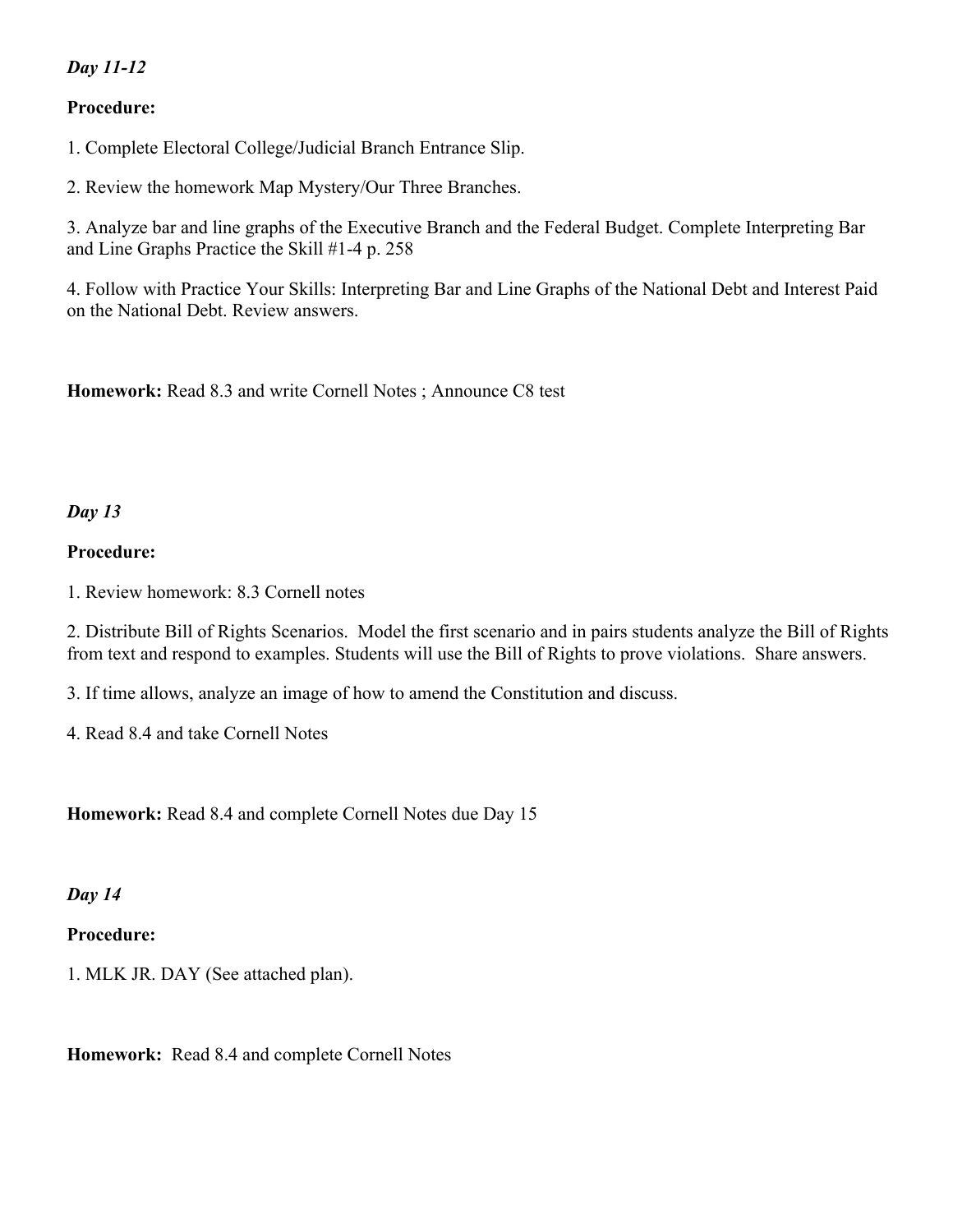# *Day 15*

# **Procedure:**

1. Complete You Can Make a Difference: You and Your Community and discuss.

2. Discuss with students that the mayor will be coming in soon to talk about local government and its role in our lives and we are taking a trip to Town Hall.

3. Complete Delaware Township Municipal webquest in pairs.

**Homework:** Write down two questions for Township Committee members

# *Day 16*

# **Procedure:**

- 1. Assembly with Township Committee Members/Trip to Town Hall.
- 2. Discuss assembly/Town Hall visit. Pair/share questions and answers.
- 3. Read 8.5 and write Cornell Notes.

**Homework:** Finish 8.5 Cornell Notes; three questions for Mrs. Parker

*Day 17*

# **Procedure:**

1. Guest Speakers: Mrs. Parker, Mrs. Hardy's mother, speak to students about Mrs. Parker's naturalization process and show Mr. Berlie's (Mrs. Hardy's father) resident alien experience (Show students naturalization papers, photos, green card, etc.)

2. Pair/share and debrief Citizenship Assembly experience.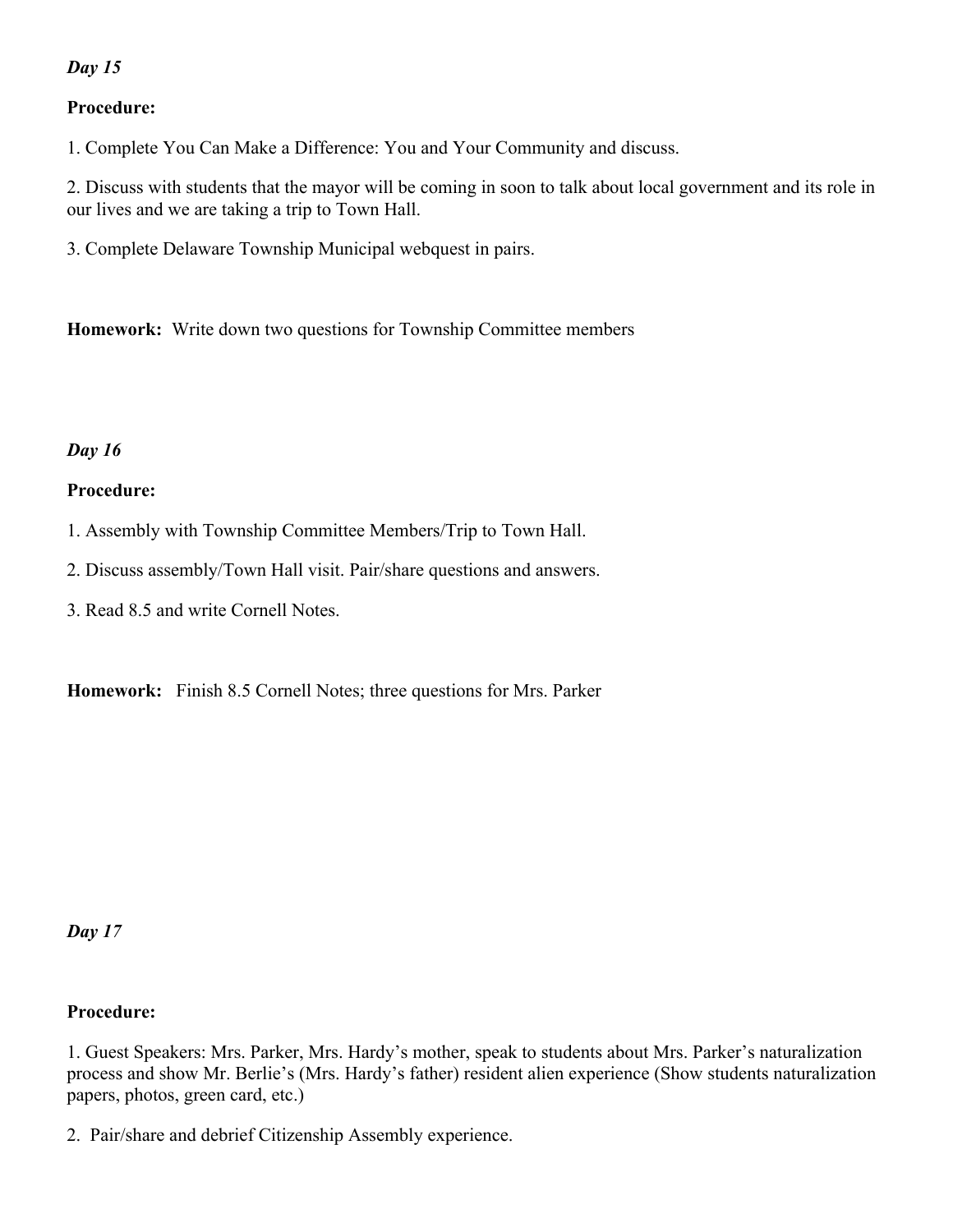3. Complete 8.5 Guided Reading and Review using 8.5 Cornell Notes.

**Homework:** finish 8.5 Guided Reading and Review.

*Day 18*

.

#### **Procedure:**

1. Review 8.5 Guided Reading and Review.

2. Q & A and review the chapter by taking a "walk through" of textbook and discussing each section as well as study tools to use.

3. If time allows, students will take naturalization test in pairs or finish the test from the other day.

4. Study for C8 test.

**Homework:** Study for C8 test

#### *Days 19*

#### **Procedure:**

- 1. Complete C8 Assessment.
- 2. When students finish C8 Assessment, continue taking Naturalization Test.

**Homework:** Begin next C9

#### **Assessments:**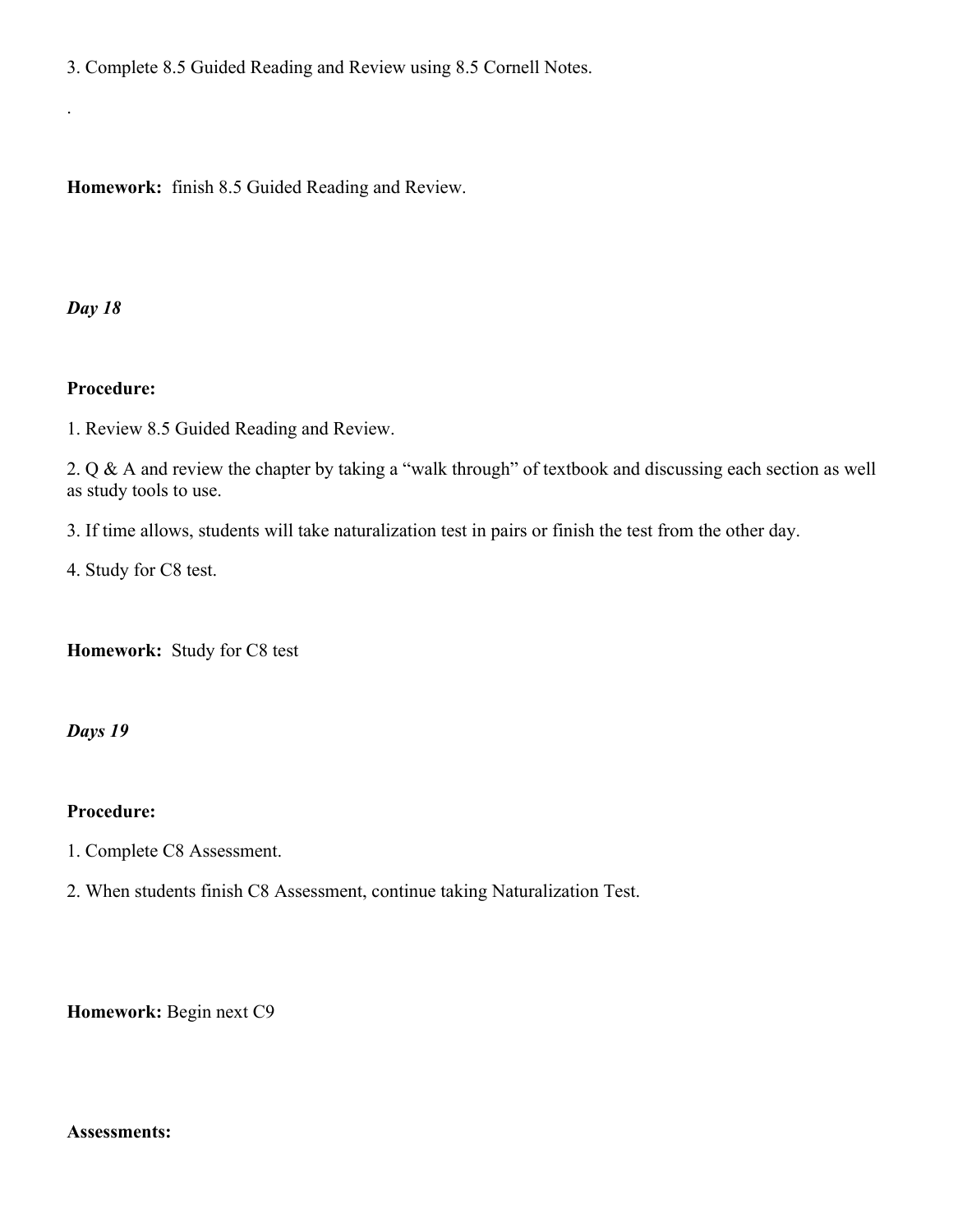Cornell Notes, exit/entrance slips, primary source document analysis, homework, identification of federal officeholders, bar and line graph analysis, checks and balances analysis, Map Mystery, Our Three Branches, Bill of Rights Scenarios, quizzes, assembly debriefing, naturalization test, C8 test

#### **Enhancing Learning:**

The following books offer opportunities to extend the content in this lesson.

*A Brilliant Solution: Inventing the American Constitution* by Carol Berkin (New York: Harcourt, 2003)

*The Words We Live By: Your Annotated Guide to the Constitution* by Linda R. Monk (New York: Hyperion, 2004)

*A More Perfect Constitution: 23 Proposals to Revitalize Our Constitution and Make America a Fairer Country* by Larry J. Sabato (New York: Walker Publishing, 2007)

# **Integration of 21st Century Themes and Career Exploration**

| CRP.K-12.CRP2.1 | Career-ready individuals readily access and use the knowledge and skills acquired through<br>experience and education to be more productive. They make connections between<br>abstract concepts with real-world applications, and they make correct insights about when<br>it is appropriate to apply the use of an academic skill in a workplace situation.                                                                                                                                                                                                                                                                                                   |
|-----------------|----------------------------------------------------------------------------------------------------------------------------------------------------------------------------------------------------------------------------------------------------------------------------------------------------------------------------------------------------------------------------------------------------------------------------------------------------------------------------------------------------------------------------------------------------------------------------------------------------------------------------------------------------------------|
| CRP.K-12.CRP1.1 | Career-ready individuals understand the obligations and responsibilities of being a<br>member of a community, and they demonstrate this understanding every day through<br>their interactions with others. They are conscientious of the impacts of their decisions on<br>others and the environment around them. They think about the near-term and long-term<br>consequences of their actions and seek to act in ways that contribute to the betterment of<br>their teams, families, community and workplace. They are reliable and consistent in going<br>beyond the minimum expectation and in participating in activities that serve the greater<br>good. |
| CRP.K-12.CRP8.1 | Career-ready individuals readily recognize problems in the workplace, understand the<br>nature of the problem, and devise effective plans to solve the problem. They are aware of<br>problems when they occur and take action quickly to address the problem; they<br>thoughtfully investigate the root cause of the problem prior to introducing solutions. They<br>carefully consider the options to solve the problem. Once a solution is agreed upon, they<br>follow through to ensure the problem is solved, whether through their own actions or the<br>actions of others.                                                                               |
| CRP.K-12.CRP4.1 | Career-ready individuals communicate thoughts, ideas, and action plans with clarity,                                                                                                                                                                                                                                                                                                                                                                                                                                                                                                                                                                           |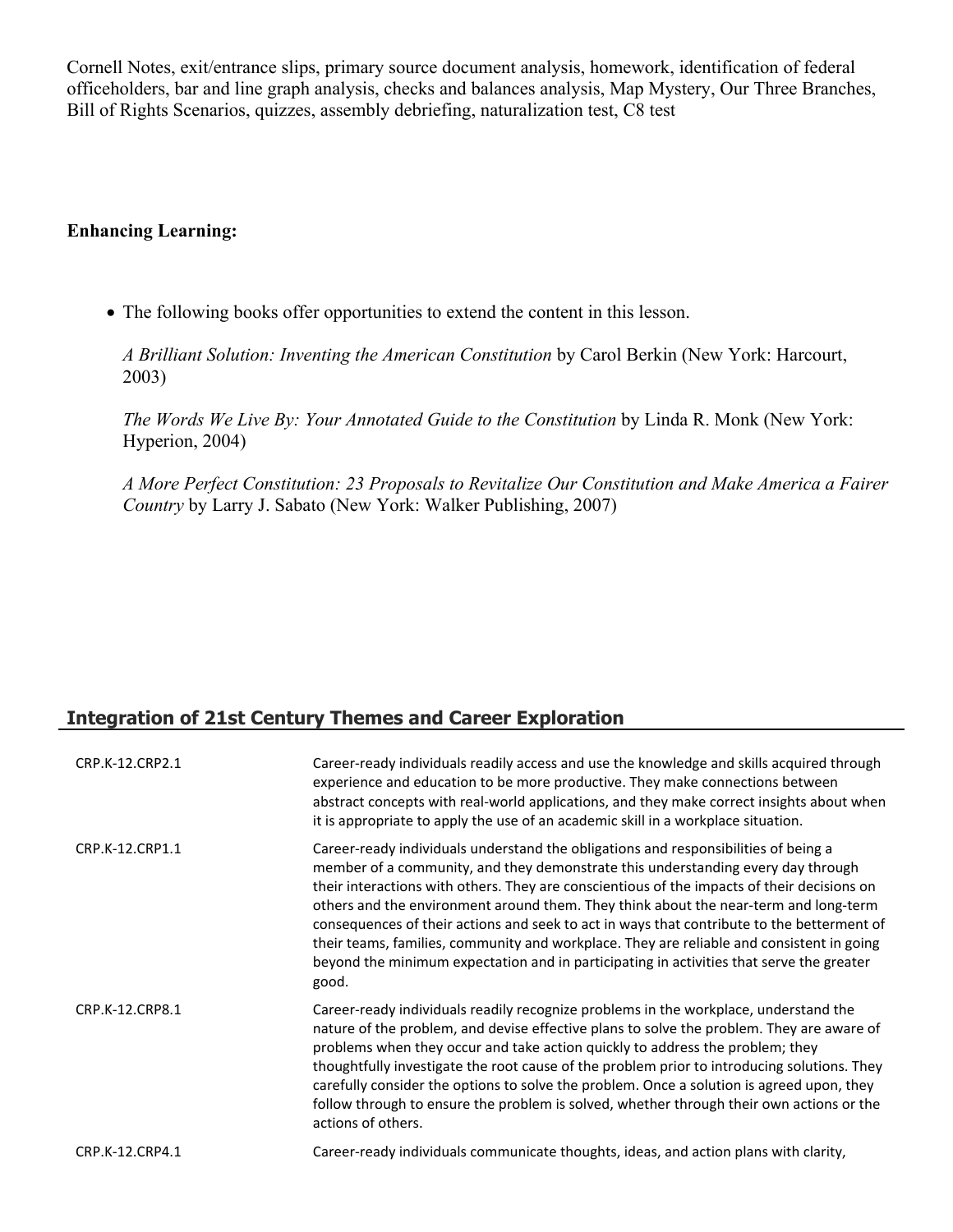|                  | whether using written, verbal, and/or visual methods. They communicate in the workplace<br>with clarity and purpose to make maximum use of their own and others' time. They are<br>excellent writers; they master conventions, word choice, and organization, and use<br>effective tone and presentation skills to articulate ideas. They are skilled at interacting<br>with others; they are active listeners and speak clearly and with purpose. Career-ready<br>individuals think about the audience for their communication and prepare accordingly to<br>ensure the desired outcome. |
|------------------|-------------------------------------------------------------------------------------------------------------------------------------------------------------------------------------------------------------------------------------------------------------------------------------------------------------------------------------------------------------------------------------------------------------------------------------------------------------------------------------------------------------------------------------------------------------------------------------------|
| CRP.K-12.CRP12.1 | Career-ready individuals positively contribute to every team, whether formal or informal.<br>They apply an awareness of cultural difference to avoid barriers to productive and positive<br>interaction. They find ways to increase the engagement and contribution of all team<br>members. They plan and facilitate effective team meetings.                                                                                                                                                                                                                                             |

# **Technology Integration**

| - -<br><b>CNN 10</b> |  |
|----------------------|--|
| CSpan                |  |
| Mt. Vernon.org       |  |
| HIstory.com          |  |
| supremecourt.gov     |  |
| <b>ICivics</b>       |  |
| Google Classroom     |  |

# **Interdisciplinary Connections**

| CCSS.ELA-Literacy.RH.6-8.1   | Cite specific textual evidence to support analysis of primary and secondary sources.                                                                                                                                                     |
|------------------------------|------------------------------------------------------------------------------------------------------------------------------------------------------------------------------------------------------------------------------------------|
| CCSS.ELA-Literacy.RH.6-8.2   | Determine the central ideas or information of a primary or secondary source; provide an<br>accurate summary of the source distinct from prior knowledge or opinions.                                                                     |
| CCSS.ELA-Literacy.RH.6-8.3   | Identify key steps in a text's description of a process related to history/social studies (e.g.,<br>how a bill becomes law, how interest rates are raised or lowered).                                                                   |
| CCSS.ELA-Literacy.RH.6-8.4   | Determine the meaning of words and phrases as they are used in a text, including<br>vocabulary specific to domains related to history/social studies.                                                                                    |
| CCSS.ELA-Literacy.RH.6-8.7   | Integrate visual information (e.g., in charts, graphs, photographs, videos, or maps) with<br>other information in print and digital texts.                                                                                               |
| CCSS.ELA-Literacy.RH.6-8.10  | By the end of grade 8, read and comprehend history/social studies texts in the grades $6-8$<br>text complexity band independently and proficiently.                                                                                      |
| CCSS.ELA-Literacy.WHST.6-8.4 | Produce clear and coherent writing in which the development, organization, and style are<br>appropriate to task, purpose, and audience.                                                                                                  |
| CCSS.ELA-Literacy.WHST.6-8.5 | With some guidance and support from peers and adults, develop and strengthen writing<br>as needed by planning, revising, editing, rewriting, or trying a new approach, focusing on<br>how well purpose and audience have been addressed. |
| CCSS.ELA-Literacy.WHST.6-8.9 | Draw evidence from informational texts to support analysis, reflection, and research.                                                                                                                                                    |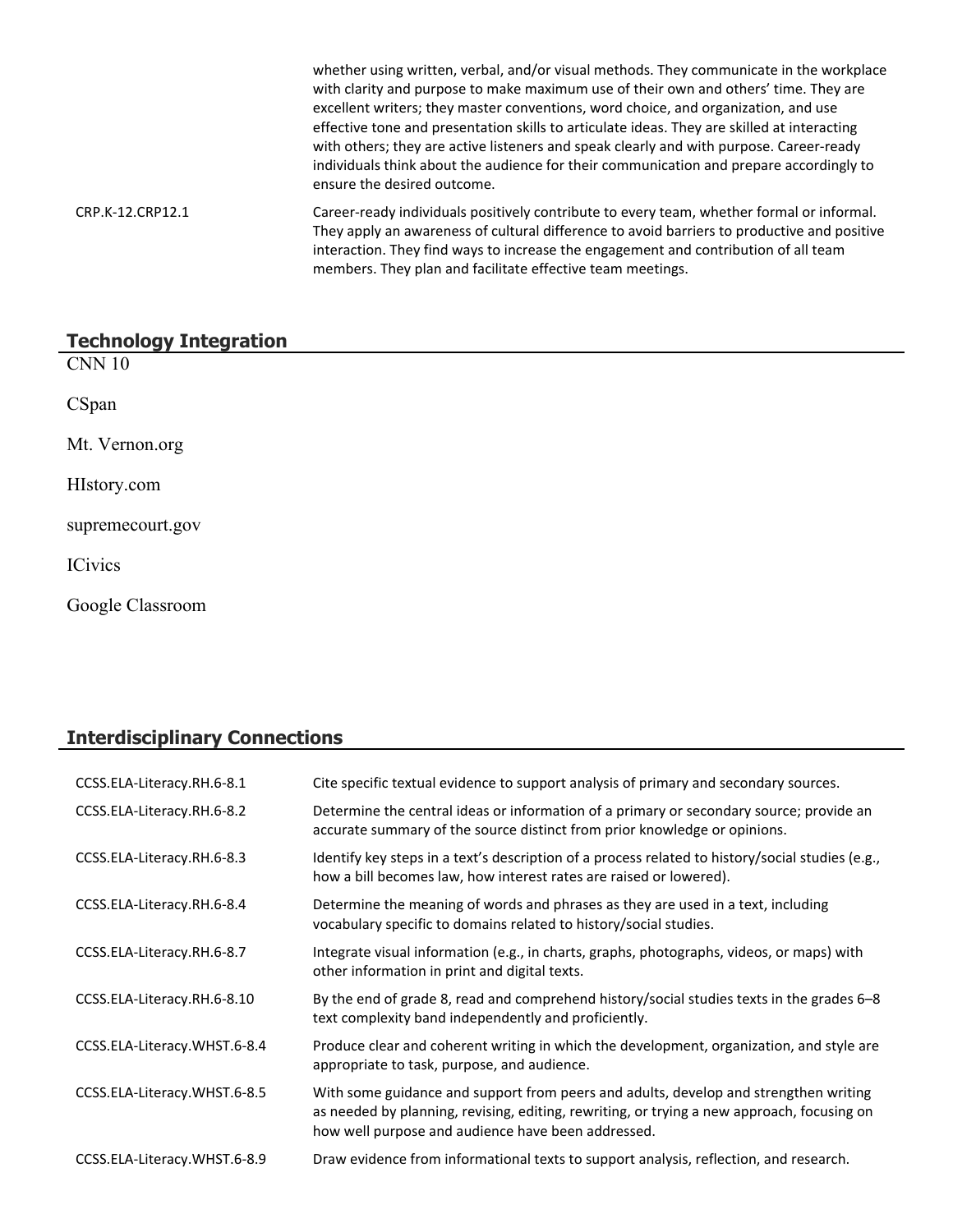#### **Differentiation**

Advanced Learners

 **Use Only the Constitution** Have students use only the Constitution, not the Student Text or the Reading Notes, to answer the questions on the cards.

**Write to a Local Official** In place of the Processing activity, have students write a letter to a local official about an issue in their community. The letters should have an introduction, a paragraph with background information about the issue, at least one paragraph with a detailed proposal about what the local government should do about the issue, and a conclusion. Review and comment on students' letters. Then have students revise and send their letters.

Learners with Special Education Needs

• **Support the Activity** Give students the article number for each of the questions from the Constitutional Exam Cards. For some of the more challenging questions, consider giving them both the article and section numbers.

Heterogeneous groupings, guided note taking template, modified tests/quizzes, guided practice, individual conferencing, as needed, clarify directions, as needed, read assessments orally

#### **Modifications & Accommodations**

Individual IEP's will be followed in addition to the differentiated instruction listed above.

homework (Cornell Notes guided template)

-study guide for test and Constitutional Convention vocabulary

-modified tests/quizzes as needed per IEPs

-DBQ graphic organizers and guided instruction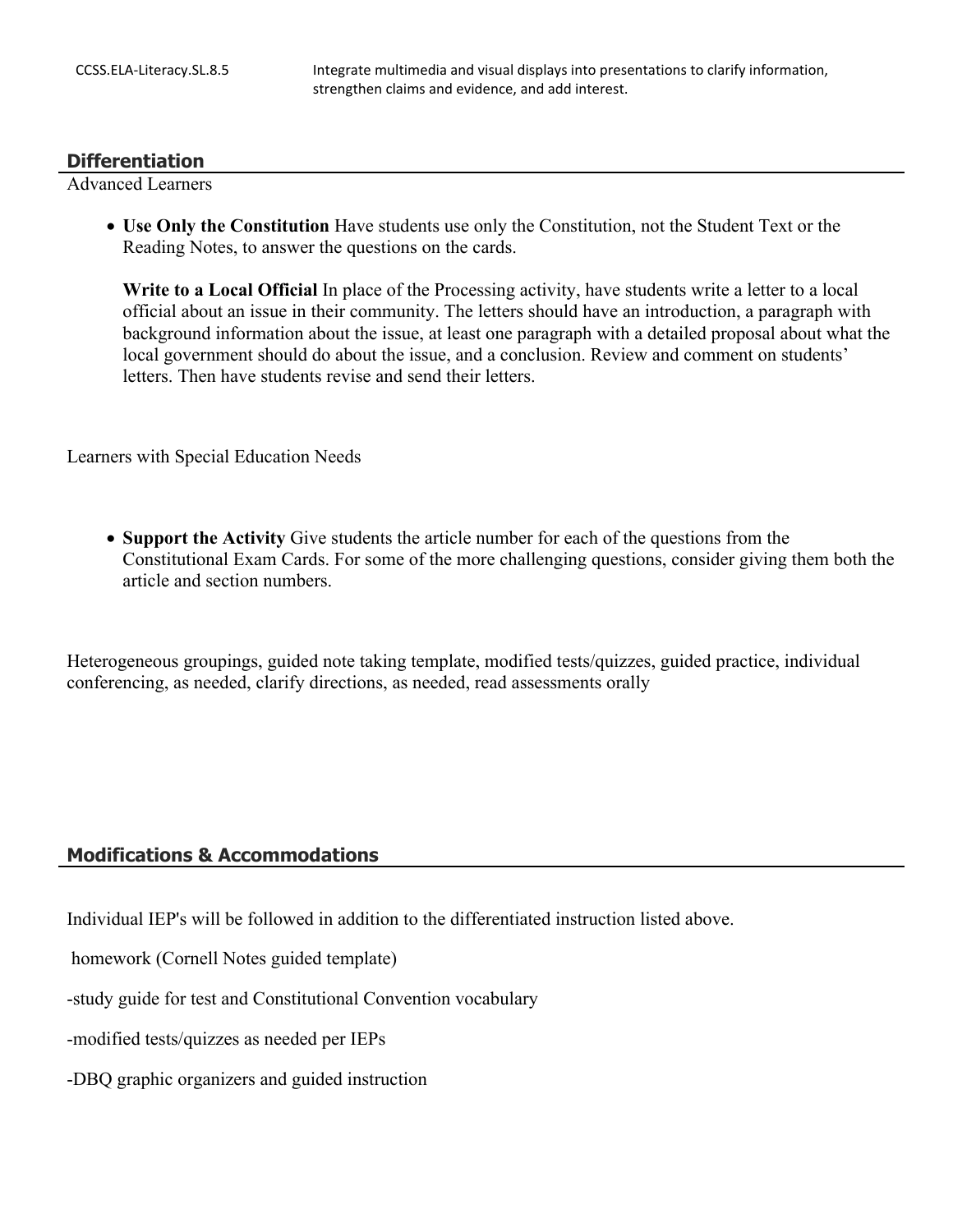#### **Benchmark Assessments**

quizzes

Cornell notes summaries

test

# **Formative Assessments**

**Discussion** 

Homework

See activities listed above in daily lesson plans.

# **Summative Assessments**

# **Internet Project:**

- You will e-mail a letter to one of your U.S. senators or to your House representative. In your letter, you will share what you have learned about the three branches of government, and ask a related question that you would like your senator or representative to answer.
- $\bullet$

# **Your e-mail must include**

• a proper salutation (greeting).

• an opening paragraph in which you 1) introduce yourself, 2) explain that you are studying the Constitution, and 3) share the most interesting or important thing you learned about the three branches of government. For example, you might tell how you learned that each branch has different ways to check the others' power.

• a paragraph in which you state your opinion about a specific aspect of the federal government. For example, you might say, "Even though the Constitution divides powers among the three branches, it still seems to me that the president has more power than Congress or the Supreme Court." Support your opinion with at least three pieces of evidence. For example, "One reason I think the president is more powerful is because everyone considers him the leader of the country."

• a brief paragraph in which you ask the senator or representative whether they agree or disagree with your opinion.

• a concluding paragraph in which you thank the senator or representative for reading your letter.

- proper closing, including your e-mail address, so that the senator or representative can respond.
- correct grammar and spelling. Send a copy of the e-mail to your teacher, or submit a printed copy.